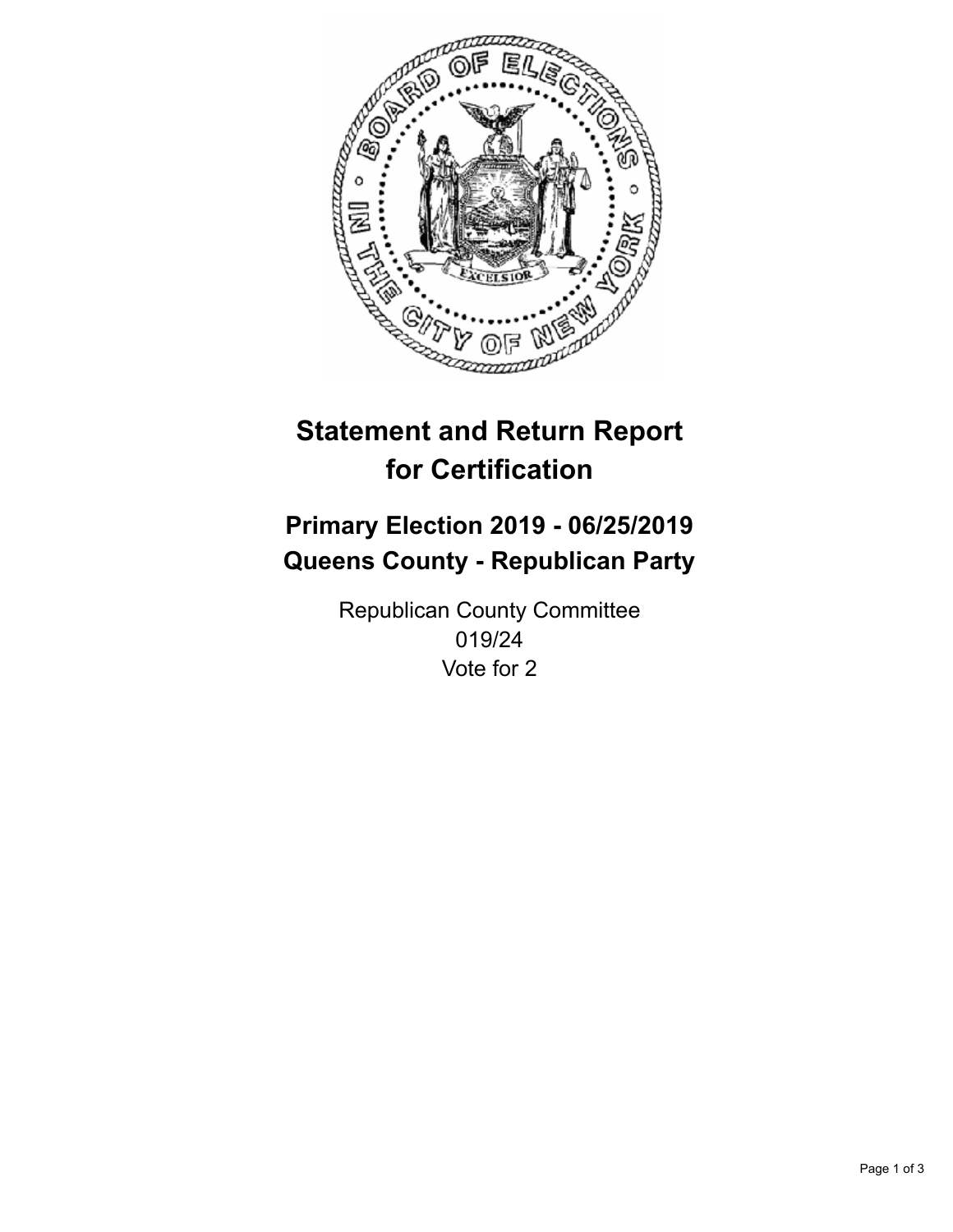

## **Assembly District 24**

| <b>PUBLIC COUNTER</b>                                    | 11             |
|----------------------------------------------------------|----------------|
| <b>MANUALLY COUNTED EMERGENCY</b>                        | 0              |
| ABSENTEE / MILITARY                                      | 0              |
| AFFIDAVIT                                                | 0              |
| <b>Total Ballots</b>                                     | 11             |
| Less - Inapplicable Federal/Special Presidential Ballots | 0              |
| <b>Total Applicable Ballots</b>                          | 11             |
| <b>BARBARA GOYDAS</b>                                    | 9              |
| JOHN F. GOYDAS                                           | 8              |
| <b>SYEDA HOSSAIN</b>                                     | $\overline{2}$ |
| <b>Total Votes</b>                                       | 19             |
| Unrecorded                                               | 3              |